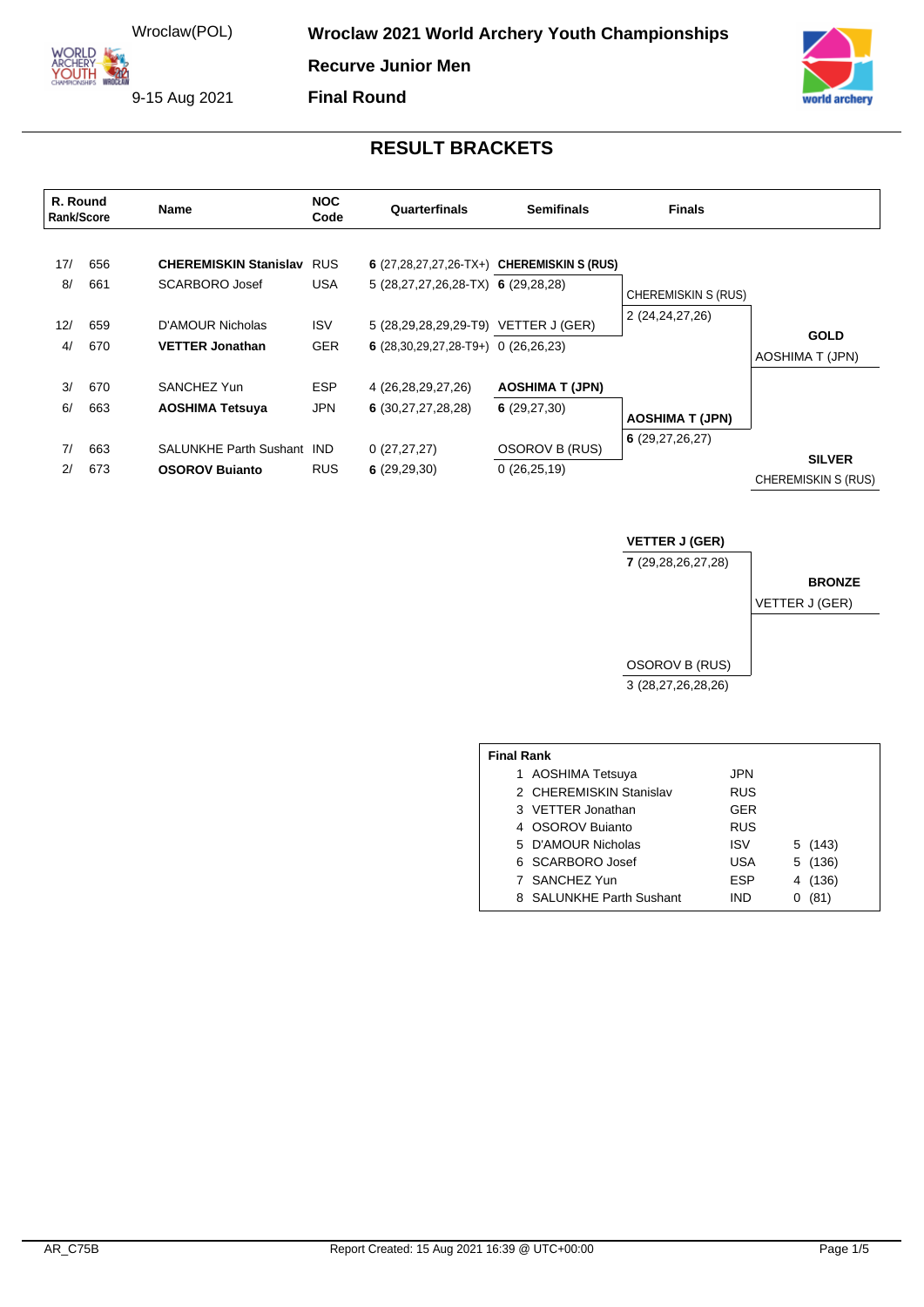**OUTH** 

**Recurve Junior Men**

**Elimination Round**

9-15 Aug 2021



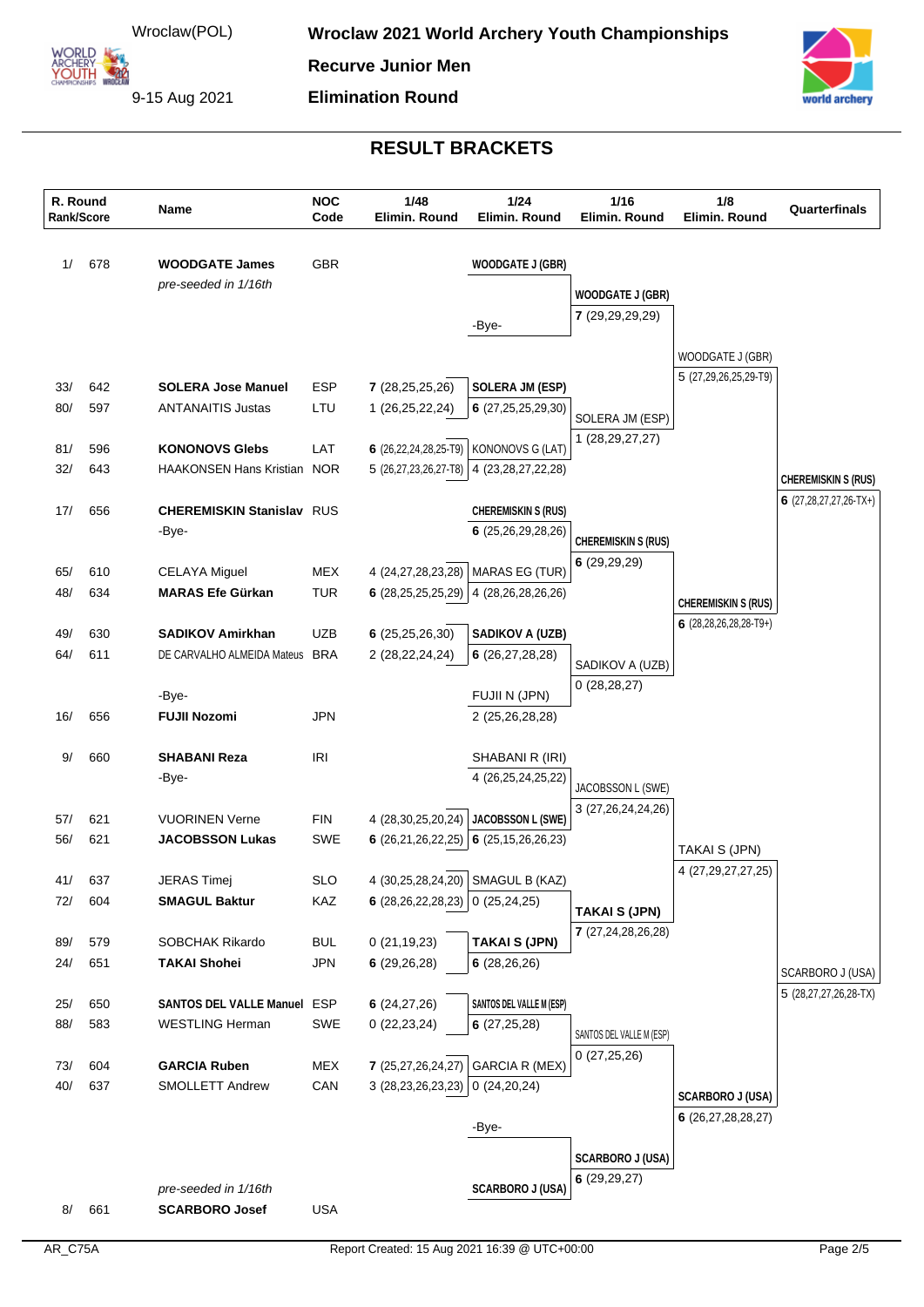**OUTH** 

**Recurve Junior Men**

**Elimination Round**

9-15 Aug 2021



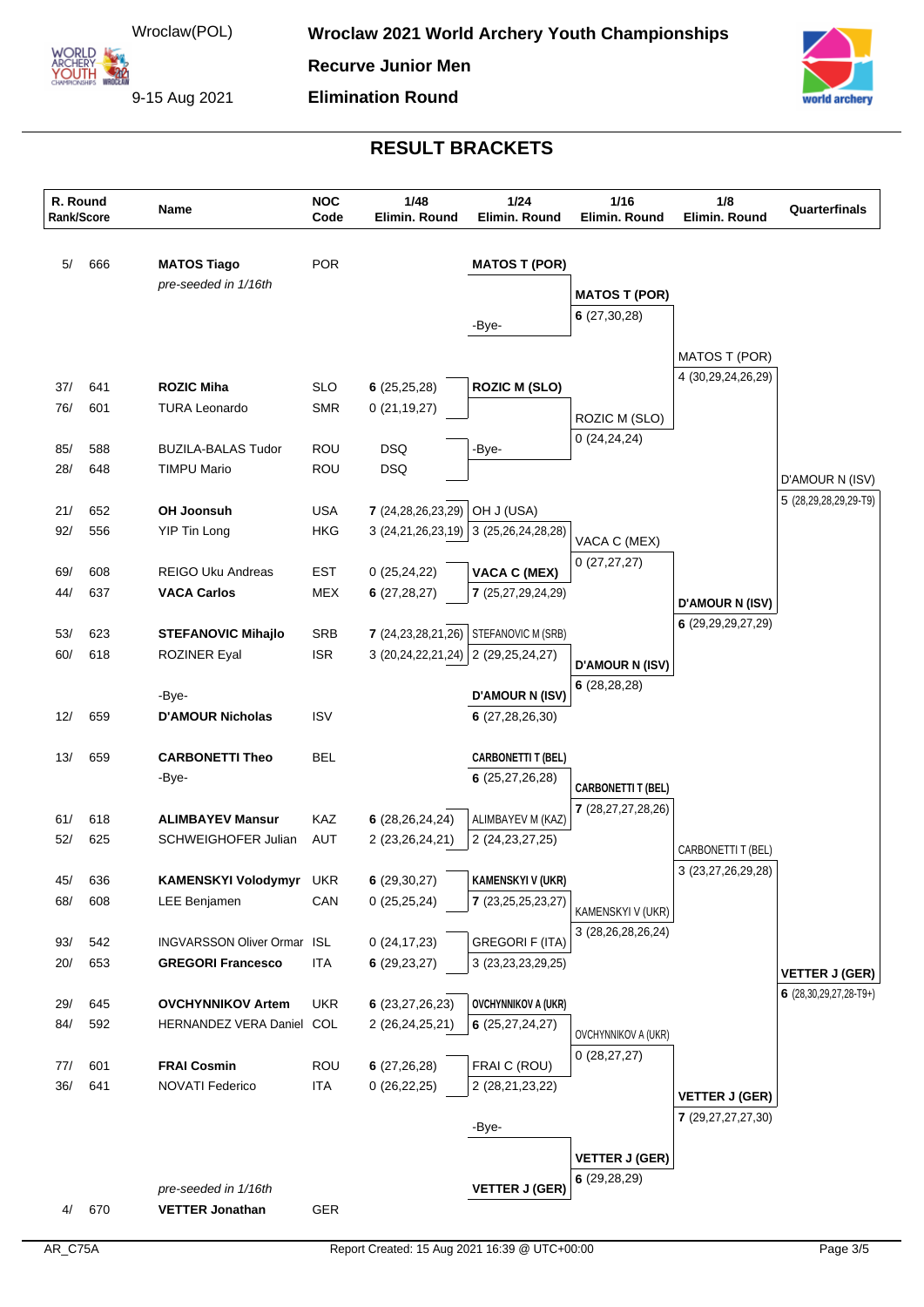ŎŰŤĤ

**Recurve Junior Men**

**Elimination Round**

9-15 Aug 2021